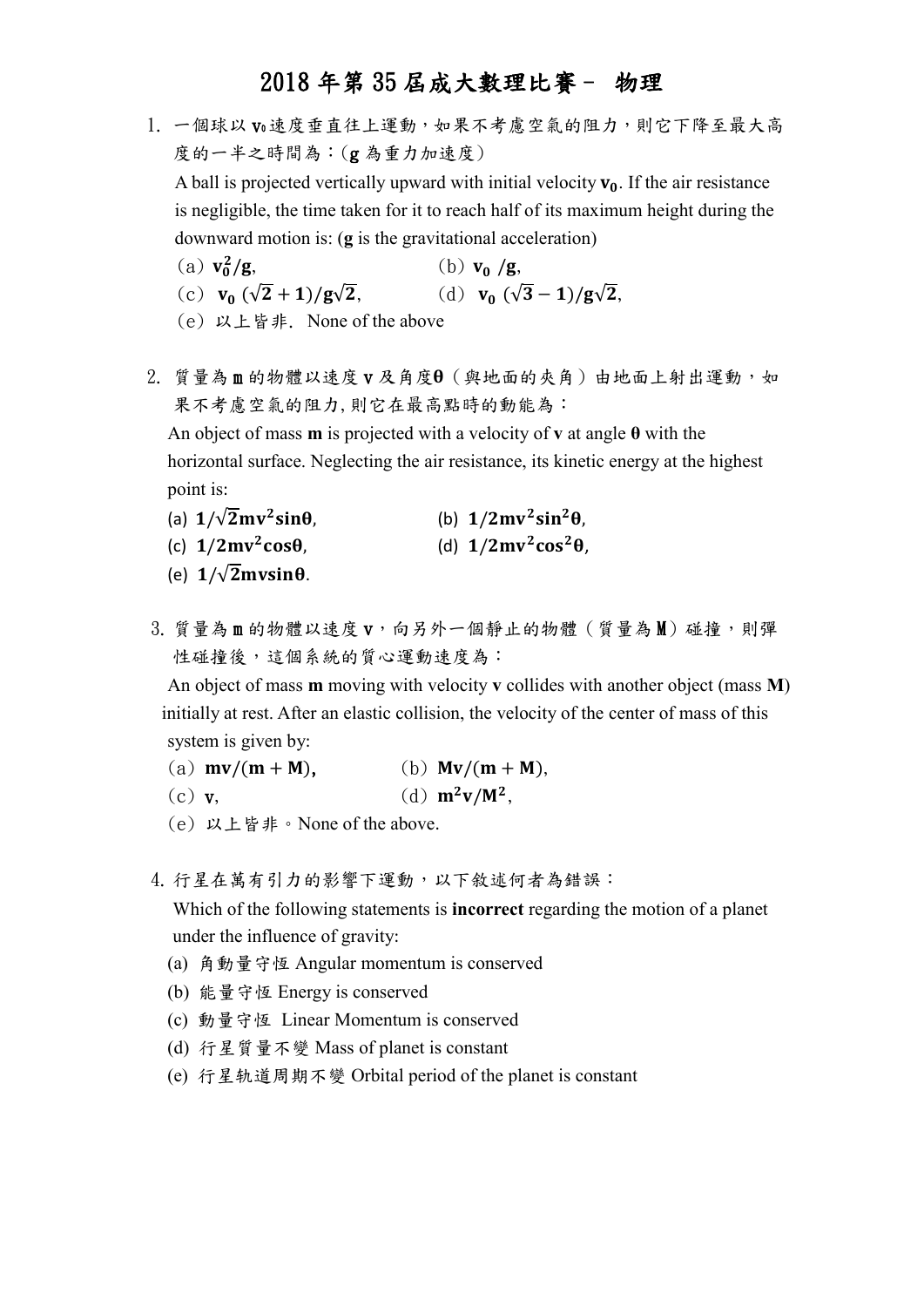- 5. 物體受彈簧力 F=-kx 作用,如果物體質量為 m 則以下那一個敘述是不正確: An object of mass **m** is acted by spring force  $\mathbf{F} = -k\mathbf{x}$ . Which of the following statements is **incorrect**?
	- (a) 總能量 The total energy  $\mathbf{E} = \frac{1}{2}$  $\frac{1}{2}$ (mv<sup>2</sup> + kx<sup>2</sup>),

(b) 總能量 The total energy  $\mathbf{E} = \frac{1}{2}$  $\frac{1}{2}$ **kx**<sub>m</sub> (x<sub>m</sub> 為最大位移 is the maximum displacement),

- (c) 總能量 The total energy  $E = \frac{1}{2}$  $\frac{1}{2}mv_m^2$  ( $v_m$  為最大速率 is the maximum speed)
- (d)  $v_m$  出現在 occurs at  $x = 0$ ,
- (e) 振盪的頻率 The frequency of oscillation is  $f = \sqrt{m/k}$
- 6. 物體的運動為 x(t) = Acosωt (A, ω 為常數),則物體的速度 v(t) 及加速 度 a(t) 為:

If the motion of an object is represented by equation  $x(t) = A\cos\omega t$  (A and  $\omega$ are constants), then the speed  $v(t)$  and acceleration  $a(t)$  are given by:

- $(a)$  **v** = **Asinot** and  $a = -$ **Asinot**,
- (b)  $v = -A\omega\cos\omega t$  and  $a = -A\omega^2\cos\omega t$ ,
- (c)  $v = -A\omega sin \omega t$  and  $a = -A\omega^2 cos \omega t$ ,
- (d)  $v = -A\omega sin \omega t$  and  $a = -A\omega sin \omega t$ ,
- (e) 以上皆非。None of the above.
- $7.$  月球的質量為M及半徑為R,則月球表面上質量為m之物體的重力位能為: (G 為牛頓常數)

The mass and radius of the Moon are **M** and **R**, respectively. An object of mass **m** on the surface of the Moon has gravitational potential energy: (**G** is universal gravitational constant)

- (a)  $mGR$ , (b)  $GM/R$ ,
- (c)  $GMm/R$ , (d)  $GMm/R$ , (e)  $Gm/R$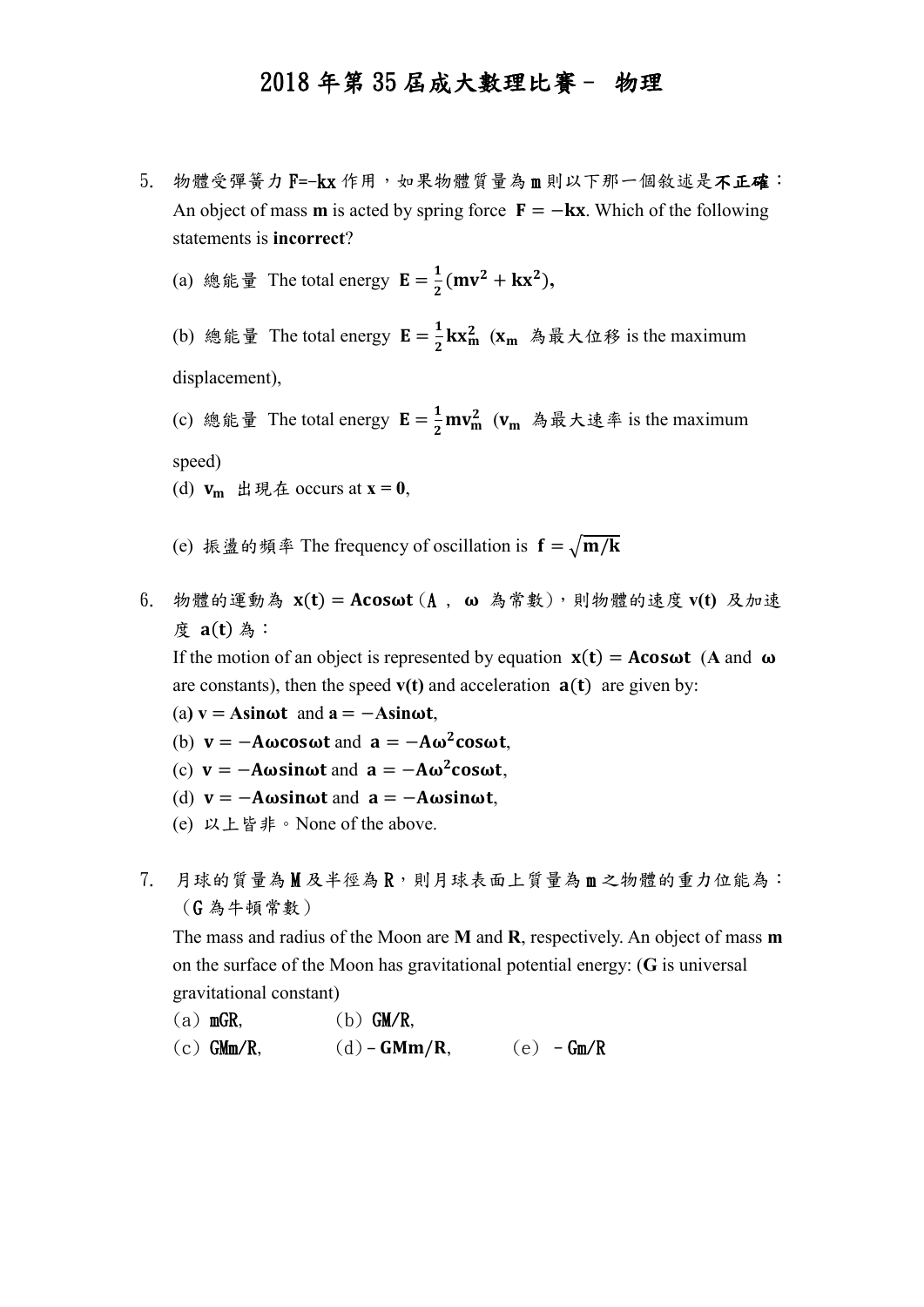- 8. 物體在有摩擦的表面上做直線運動,如果它的初速為Vo,而且摩擦力為F則 當它的速度 v=Vo/2時,该物體对摩擦力所做的功W為(設物體質量為m) An object of mass **m** is moving on a rough surface in a straight line. If its initial speed is  $v_0$  and the frictional force is **F**, then when its speed is  $v=v_0/2$ , the work done **W** by the object against the frictional force is:
	- (a)  $Fv_0$ ,  $(b)$   $Fv_0^2$
	- (c)  $\frac{1}{4}mv_0^2$ , (d)  $\frac{3}{8}$  $\frac{3}{8}mv_0^2$ ,
	- (e) 以上皆非。None of the above.
- 9. 一個質量為 m 之物體的速度  $\vec{v} = v_0(\cos\theta \hat{i} + \sin\theta \hat{j})$ , 它的位移向量  $\vec{r} = x\hat{i} + \hat{j}$  $y\hat{\textbf{i}}+\textbf{z}\hat{\textbf{k}}\cdot\textbf{y}$  ,  $\hat{\textbf{z}}\oplus\hat{\textbf{z}}\oplus\hat{\textbf{z}}$  ,  $\hat{\textbf{z}}$ An object of mass **m** has velocity  $\vec{v} = v_0(\cos\theta \hat{i} + \sin\theta \hat{j})$  and its displacement vector  $\vec{r} = x\hat{i} + y\hat{j} + z\hat{k}$ . The **z** component of its angular momentum is: (a)  $mv_0(x\cos\theta + y\sin\theta)$ , (b)  $mv_0(x\cos\theta - y\sin\theta)$ , (c)  $mv_0z$ , (d)  $mv_0(xsin\theta - ycos\theta)$ , (e)  $mv_0(x\sin\theta + y\cos\theta)$
- 10. 球的轉動慣量為 I,它的轉動角速率為 ω,則以下敘述何者為正確: The moment of inertia of a sphere is **I** and its angular speed is  $\omega$ . Which of the following statements is correct?
	- (a)  $\hat{\mathbb{B}}$   $\hat{\mathbb{B}}$   $\hat{\mathbb{A}}$   $\hat{\mathbb{I}}$   $\omega$ . Kinetic energy is  $\mathbb{I}\omega$ .
	- (b) 動能為I $\omega^2$ , Kinetic energy is I $\omega^2$
	- (c) 角動量為 $I^2\omega$ , Angular Momentum is  $I^2\omega$
	- (d) 角動量為 $I\omega$ , Angular Momentum is  $I\omega$
	- (e) 以上皆非 None of the above.

11. 在室溫下,声音在金属的速度 v 大約是: At room temperature, the speed of sound **v** in metal is about:

- (a) 340 m/s (b) 4000 m/s (c) 0.60 km/s (d) 34 km/s
- (e) 以上皆非 None of the above.
- 12. 兩個在一維空間上的波  $h(x, t) = Asin(kx \omega t)$  及  $g(x, t) = Acos(kx \omega t)$ )之間的相位差為:

Two waves are propagating in one dimension. They are represented by equations  $h(x, t) = Asin(kx - \omega t)$  and  $g(x, t) = Acos(kx - \omega t)$  where k and  $\omega$  are constants. The phase difference between the waves is:

(a)  $60^{\circ}$ , (b)  $30^{\circ}$ , (c)  $\pi/3$ , (d)  $\pi/4$ . (e)  $\pi/2$ .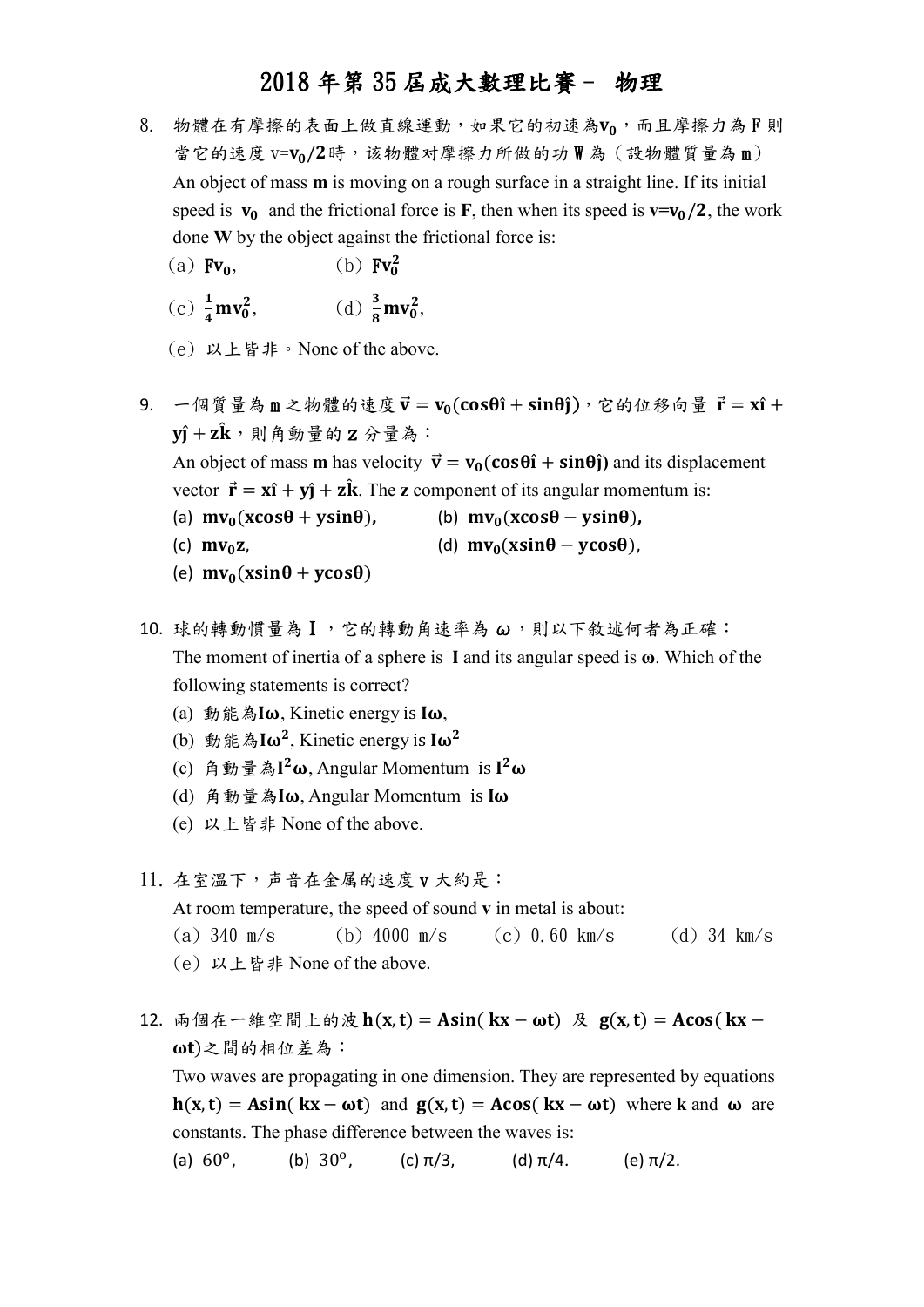- 13. 三個相同的電荷 q 放在一個邊長為 L 的等邊三角形之三個頂點上,則在三角 形中心點的電場 E 的大小為:(k 為庫侖定律中的常數) Three equal electric charges **q** are placed on the vertices of an equilateral triangle with a length of **L**. The magnitude of electric field **E** at the center of the triangle is: (**k** is the proportional constant in the Coulomb's Law) (a)  $3 \text{kg/L}^2$ , <sup>2</sup>, (b)  $3kq/2L$ , (c)  $3kq/2L^2$ ,
	- (d)  $2ka/3L^2$ .  $(e)$  0
- 14. 假設原子核的電荷為 ZQ >0,而且其質量為無窮大。一個電荷為 Q 的電荷從 無窮處以Vo與此原子核碰撞,電荷Q與原子核之間的最小矩離為: (k 為庫侖定律中的常數, 電荷質量為 m)

Assuming that a nucleus has an electric charge **ZQ >0** and its mass is infinite. When another charged particle of electric charge **Q** is moving from infinity toward this nucleus with velocity  $v_0$ , the minimum distance between the charged particle and the nucleus is: (**k** is the proportional constant in the Coulomb's Law, mass of charge is **m**)

- (a)  $\mathbf{Z} \mathbf{k} \mathbf{Q} / \mathbf{m} \mathbf{v}_0$ ,  $^{2}/mv_{0}^{2}$ ,
- (c)  $2kQ^2/mv_0^2$ , (d)  $ZkQ^2/v_0^2$ ,
- (e) 以上皆非. None of the above.
- 15. 兩個電阻R1 與 R2 並聯,並且與電池連結成一個迴路,如電池的電動勢為  $\varepsilon$ , 內阻為 $r$ , 則在 $\mathrm{R}_1$  上的電流為:

Two resistors  $\mathbf{R}_1$  and  $\mathbf{R}_2$  are connected in parallel with a battery with electromotive force **ε** and internal resistance **r**. The current through the resistor  $\mathbf{R}_1$  is:

- (a)  $\frac{\varepsilon R_1}{rR_1 + rR_2 + R_1R_2}$ , (b)  $\frac{\varepsilon R_2}{rR_1 + rR_2 + R_1R_2}$ ,
- (c)  $\frac{\varepsilon}{r + R_1 + R_2}$ , (d)  $\frac{\varepsilon}{r R_1 R_2}$ ,
- (e) 以上皆非 None of the above.
- $16.$  在 $RC$ 並聯且與電池連結成一個迴路的電路中,電容器上的電荷為  $Q = 10 \mu C$ , 而電容  $C=1$   $\mu$ F, 則電阻 R 上的電壓 V 為: A parallel RC circuit consists of Resistance **R**, Capacitance **C** and a battery connected in parallel. If the charge stored in the capacitor is  $Q = 10 \mu C$  and  $C = 1 \mu F$ , the voltage across the resistor is: (a) 1 V, (b) 1  $\mu$ V, (c) 10 V, (d) 0.1 V (e) 0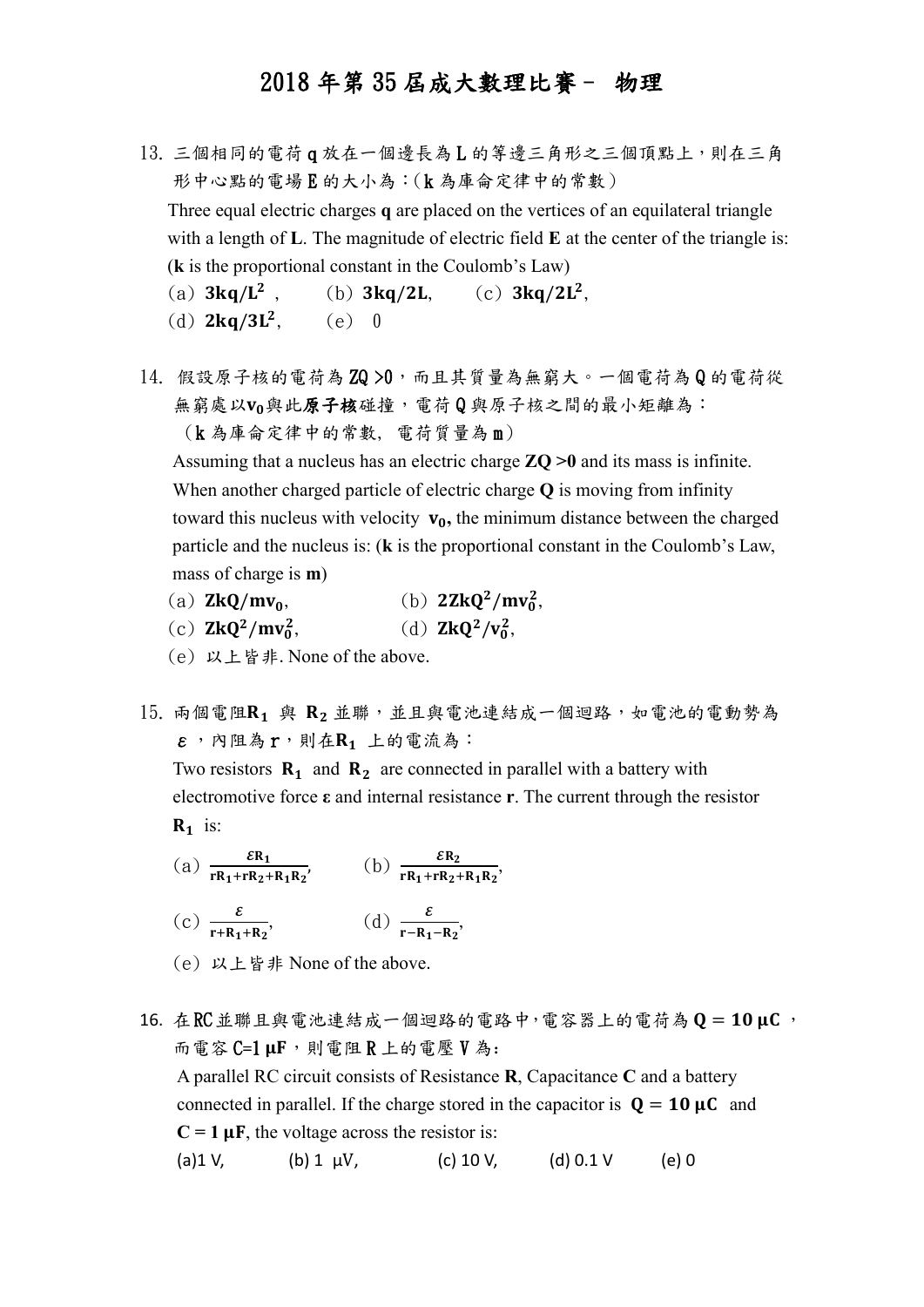- $17.$  在電感  $L$  及電容 $C$  的串聯電路中, 如果電容器上的電荷為 $Q(t) = Q$ cos $\omega t$ , 則對應的電流 i(t)的最大值出現的時間 t 為: A capacitor **C** and an inductor **L** are connected in series to form a closed loop. If the capacitor has an electric charge  $Q(t) = Q\cos\omega t$ , the maximum current occurs at **t** equals to:
	- (a)  $\pi/4\omega$ , (b)  $\pi/\omega$ , (c)  $3\pi/2\omega$ , (d)  $3\pi/4\omega$ ,
	- (e) 以上皆非 None of the above.
- 18. 電磁波具有能量密度 U,則 U 與電場 E 的關係為: An electromagnetic wave has energy density **U.** The relationship between **U** and the electric field  $\vec{E}$  is:
	- (a)  $\mathbf{U} \propto |\vec{\mathbf{E}}|$ , (b)  $\mathbf{U} \propto \sqrt{|\vec{\mathbf{E}}|}$ , (c)  $\mathbf{U} \propto |\vec{\mathbf{E}}|^3$ , (d)  $\mathbf{U} \propto |\vec{\mathbf{E}}|^2$ ,
	- (e) 以上皆非。None of the above.
- 19. 電場  $\vec{E} = E \hat{\imath}$  及磁場  $\vec{B} = B(\hat{\imath} + \hat{\jmath})$ . 當電荷 q 以速度  $\vec{v} = v\hat{k}$  運動(它的質量為 m) 則它在 x 方向的加速度為:

An electric charge  $q$  is moving in an electric field  $\vec{E} = E \hat{\imath}$  and a magnetic field  $\vec{B} = B(\hat{i} + \hat{j})$ . If its mass is **m** and velocity is  $\vec{v} = v\hat{k}$ , its acceleration in the **x**direction is:

| (a) $q(E-B)/m$ ,   | (b) $q(E-vB)/m$ , (c) $q(E+vB)/m$ , |  |
|--------------------|-------------------------------------|--|
| (d) $q(E+2vB)/m$ , | (e) $q(E-2vB)/m$ .                  |  |

- 20. 白光經過一個稜鏡會顯示出彩虹的色帶,它的原因是在玻璃中: White light passing through a glass prism will spread out as a rainbow. This is due to the effect of glass causing
	- (a) 波長改變 the change in wavelength
	- (b) 頻率改變 the change in frequency
	- (c) 強度改變 the change in intensity
	- (d) 不同頻率有不同的速率 light of different frequencies travel with different speeds
	- (e) 以上皆非 None of the above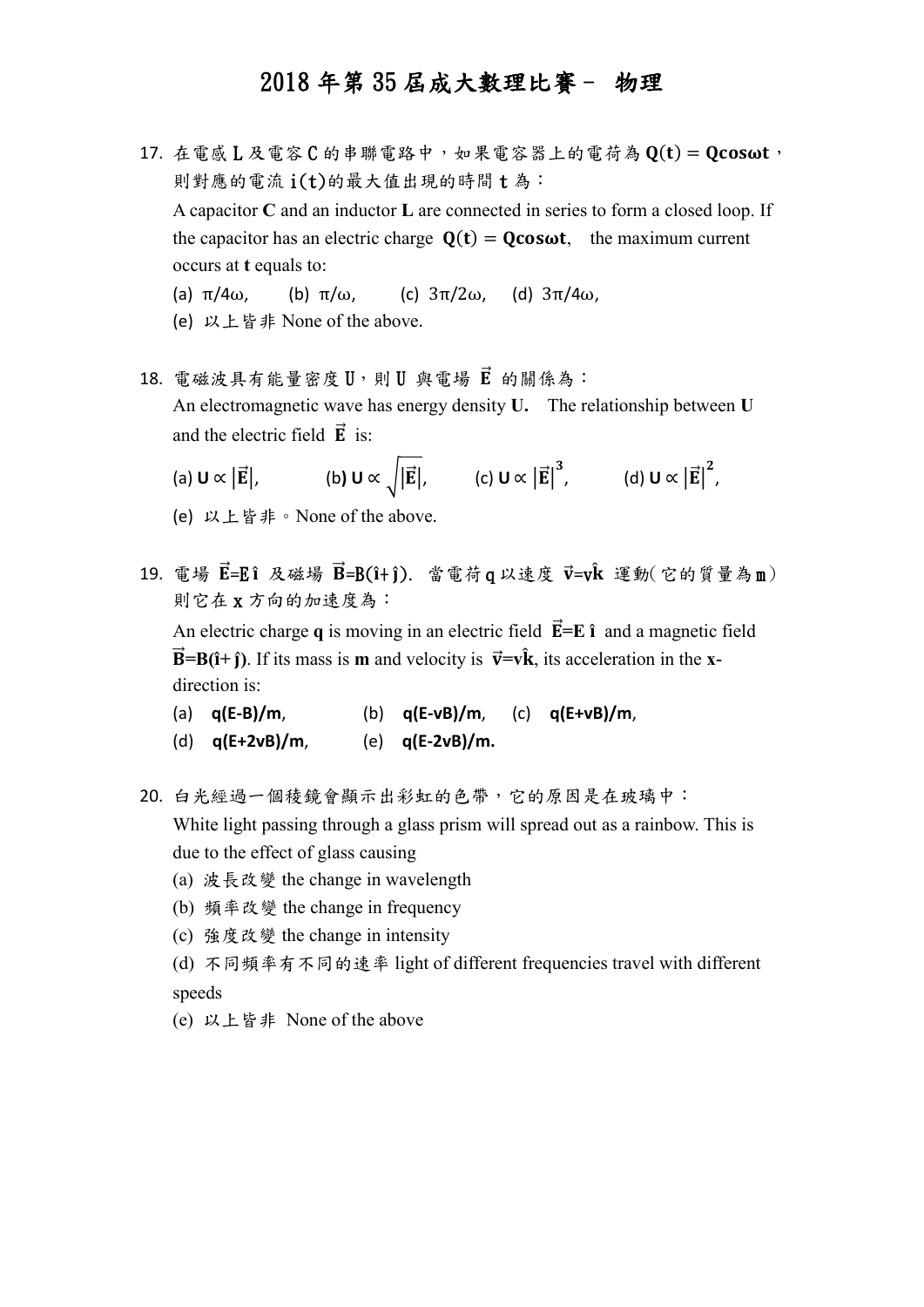21. 光由折射率 $n_1$ 物質入射角θ進入折射率 $n_2$ 物質, 如果 $n_1 > n_2$ , 則發生全反 射的最小角度θ為: Light is incident from one medium with index of refraction  $n_1$  at incident

angle  $\theta$  into another medium with index of refraction  $n_2$ . If  $n_1 > n_2$  then total internal reflection may occur. The minimum angle  $\theta$  for total internal reflection to occur is given by:

- (a)  $\tan^{-1} \frac{n_2}{n}$  $\frac{n_2}{n_1}$ , (b)  $\tan^{-1} \frac{n_1}{n_2}$  $\frac{n_1}{n_2}$ , (c)  $\sin^{-1} \frac{n_1}{n_2}$  $\frac{n_1}{n_2}$ ,
- (d)  $\cos^{-1} \frac{n_2}{n}$  $\frac{n_2}{n_1}$ , (e)  $\sin^{-1} \frac{n_2}{n_1}$  $\frac{n_2}{n_1}$ .
- 22. 理想氣體在壓力不變之下,它的體積 V 與绝对溫度 T 的關係為: For an ideal gas at constant pressure, the relation between its volume **V** and the absolute temperature **T** is:
	- (a) **V**  $\propto$  1/T, (b)  $V \propto T^2$ , (c) **V**  $\propto$  **T**,
	- (d)  $V \propto \sqrt{T}$ , (e) 以上皆非 None of the above
- 23. 0°C 的冰的每公斤融解熱為h,以及每公斤水的比熱為 C。把m公斤的冰化 為T C的水所需要的熱量為:

The specific latent heat of fusion of ice at  $0^\circ$  C is denoted by h and the specific heat capacity of water is **C**. The heat required for **m** kg of ice to change into water at temperature  $T \circ C$  is:

- (a)  $m$  (h+CT), (b)  $m$  (h+C)T, (c)  $mCT$ ,
- (d) mhCT, (e) 以上皆非 None of the above.
- 24. Einstein 提出光子的觀念。他把 f 頻率的光賦與一個能量單位 E=hf, 這樣 一個觀念就被稱為一個光子,對應的光子也有動量 p,則以下敘述何者為正 確: (c為光速,h為普朗克常數, λ為波長)

Einstein proposed the concept of photon by giving an energy **E=hf** for light of frequency **f**. This amount of energy is viewed as a particle named Photon which also carries momentum **p**. Which of the following statement is correct: (**h** is the Planck's constant; **c** is the speed of light and  $\lambda$  is the wavelength of light)

- (a)  $E=pc$ , (b)  $p=hf$ , (c)  $p=f/c$ ,
- (d)  $E=h/\lambda$ , (e)  $\forall \lambda \perp \forall \exists \hat{f}$  None of the above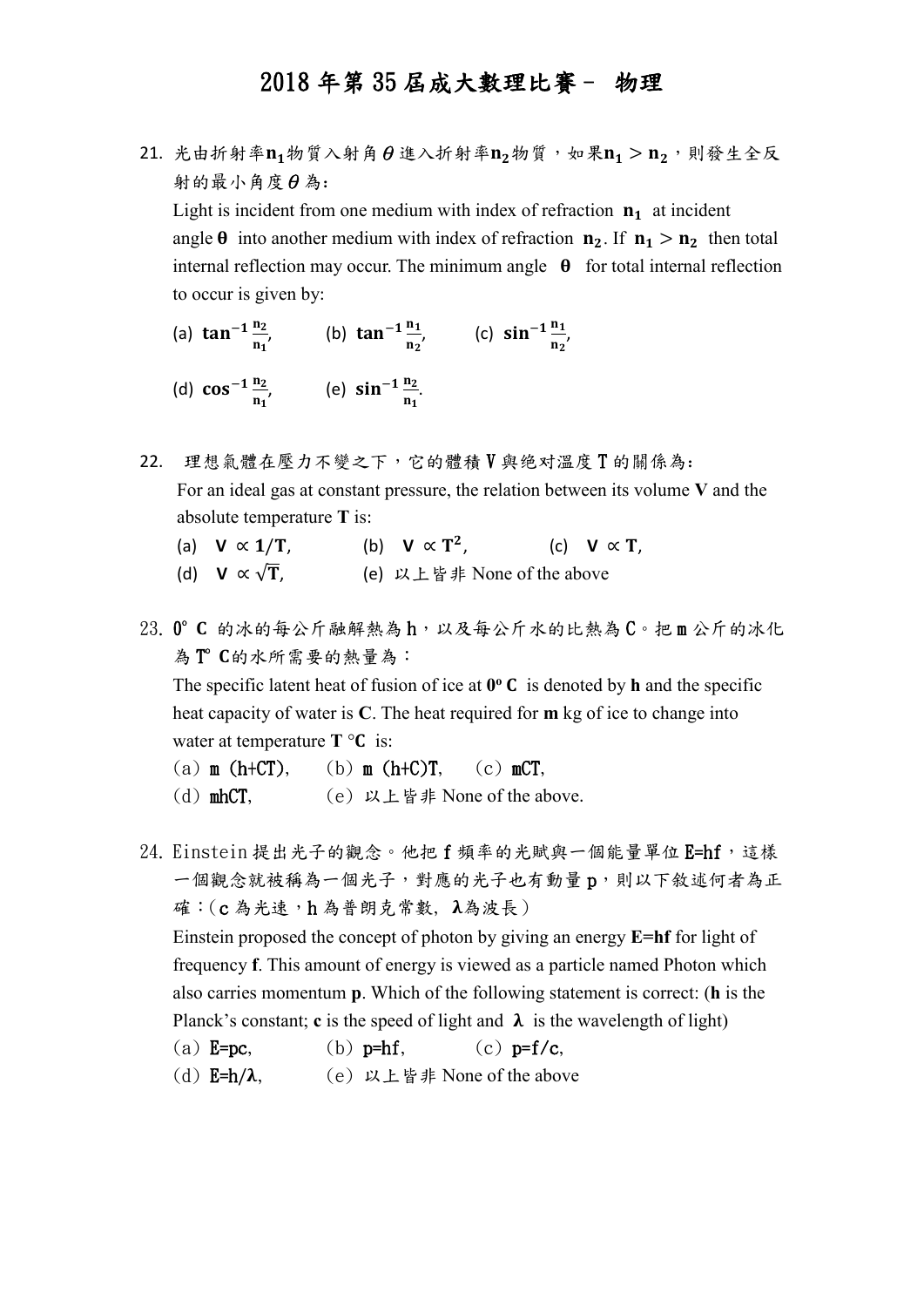- 25. Bohr 提出氫原子模型, 並且導出不連續的氫原子能階 E<sub>n</sub> = −13.6 eV/n<sup>2</sup> (n = 1, 2, 3,……)。這個結果是由以下那一個條件達成: Bohr proposed a model for hydrogen atom which has discrete energy levels  $E_n =$  $-13.6$ eV/n<sup>2</sup>. This result is mainly due to the condition that: (a) 角動量不連續 Angular momentum is not continuous
	- (b) 電磁力不連續 Electrostatic force is discrete
	- (c) 電荷之間的排斥力 Repulsion force among charges
	- (d) 能量不守恆 Energy is not conserved
	- (e) 角動量不守恆 Angular momentum is not conserved

 $26.$  波長為  $4.5x10^{-13}$  m 的伽码射線的光子質量是 A photon of gamma ray of wavelength  $4.5x10^{-13}$  m has a mass of [ **m<sup>e</sup> =** 电子质量, mass of electron] (a) 2.75 m<sup>e</sup> (b) 4.40 m<sup>e</sup> (c) 4.89 m<sup>e</sup> (d) 5.39 m<sup>e</sup> (e) 9.11 m<sup>e</sup>

27. 两個核子之間的核力在非常短的範圍内具有很强的吸引力。造成此原子核中 强烈相互作用的可能範圍是多少? The nuclear force between two nucleons is strongly attractive for a very short range. What is the possible range for this strong interaction in the nucleus? (a)  $10^{-10}$  m (b)  $10^{-12}$ m (c)  $10^{-15}$  m

(e)  $10^{-18}$  m (e)  $10^{-20}$  m

28. 使伽码射线光子產生電子与正電子对的最小能量是

What is the minimum energy of gamma ray photon which can cause electron– positron pair production?

| $(a)$ 0.512 MeV | $(b)$ 0.819 MeV | $(c)$ 1.025 MeV |
|-----------------|-----------------|-----------------|
| $(d)$ 1.638 MeV | $(e)$ 9.110 MeV |                 |

29. 施加到 X 射線管以產生 1Å 的 X-射線光子的最小電壓是 What is the minimum voltage applied to an **X-**ray tube to produce **X**-ray photon of 1Å?

| (a) $1.6 \text{ kV}$  | (b) $10.0 \text{ kV}$      | (c) $12.4 \text{ kV}$ |
|-----------------------|----------------------------|-----------------------|
| (d) $24.8 \text{ kV}$ | (e) 以上皆非 None of the above |                       |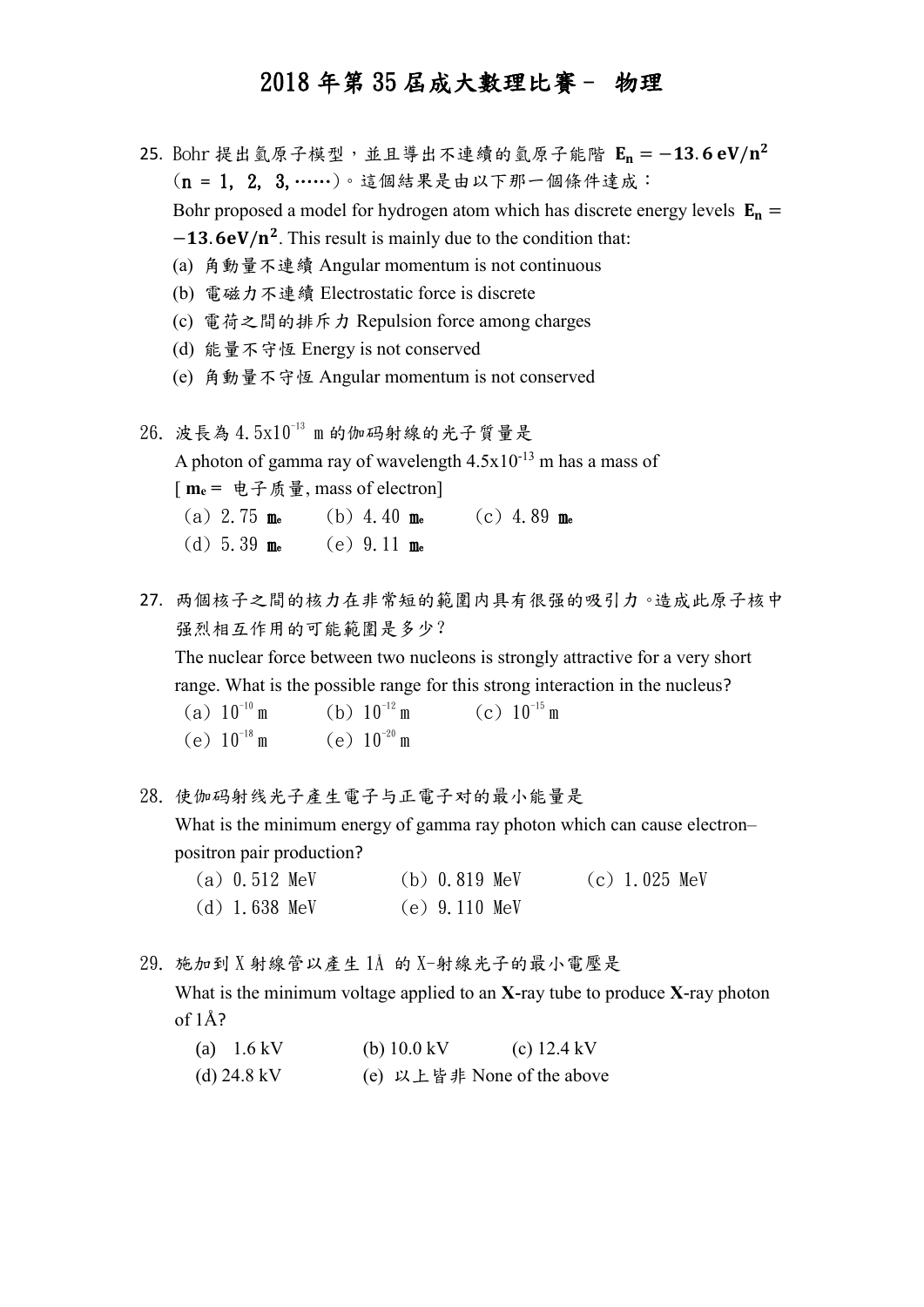- 30. 氦-氖雷射光 (波长 λ = 633 nm) 穿過直径為 0.50 mm 的孔洞。觀察屏應放 置多遠以觀察其中心最大直径為 3.0 mm 的衍射圖案? Light from a helium-neon laser (wavelength  $\lambda = 633$  nm) passes through a 0.50 mm diameter hole. How far away should a viewing screen be placed to observe a diffraction pattern whose central maximum is 3.0 mm in diameter?
	- (a) 0.97 m (b) 1.94 m (c) 2.37 m
	- (d) 6.33 m (e) 以上皆非 None of the above
- 31. 黑洞的半径为 R。其質量和以下那項成正比?

A black hole has radius **R**. Its mass is proportional to:

| (a) $\mathbf{R}^k$ | (b) $R^*$            | $(c)$ R |
|--------------------|----------------------|---------|
| (d) $\mathbf{R}^2$ | $(e)$ $\mathbf{R}^3$ |         |

32. 1.0 TeV 質子的德布羅意波的波長是

What is the de Broglie wavelength of a 1.0 **TeV** proton?

- (a)  $1.00x10^{-12}$  m (b)  $0.96x10^{-15}$  m (c)  $2.87x10^{-17}$  m
- (d)  $1.30x10^{-20}$  m (e) 以上皆非 None of the above
- 33. 在核裂變過程中,一个原子核被分解為两個較小的原子核。最可能產生核裂 變的同位素是

During nuclear fission process, an atomic nucleus is broken into two smaller nuclei. Which of the following isotopes has the largest fissionability?

| (a) $^{140}$ Xe $^{54}$ | (b) $^{235}$ U $_{92}$  | $\rm (c)$ $^{240}$ Pu $_{94}$ |
|-------------------------|-------------------------|-------------------------------|
| (d) $^{254}$ Cf $_{98}$ | $(e)^{258}$ Fm $_{100}$ |                               |

34. 現今宇宙的可能年齡是

What is the possible age of our present universe?

- (a)  $1.375x10^6$   $\#$  years (b)  $13.75x10^6$   $\#$  years (c)  $1.375x10^9$   $\text{\textsterling}$  years (d)  $13.75x10^9$   $\text{\textsterling}$  years
- (e)  $137.5x10^9$  4 years